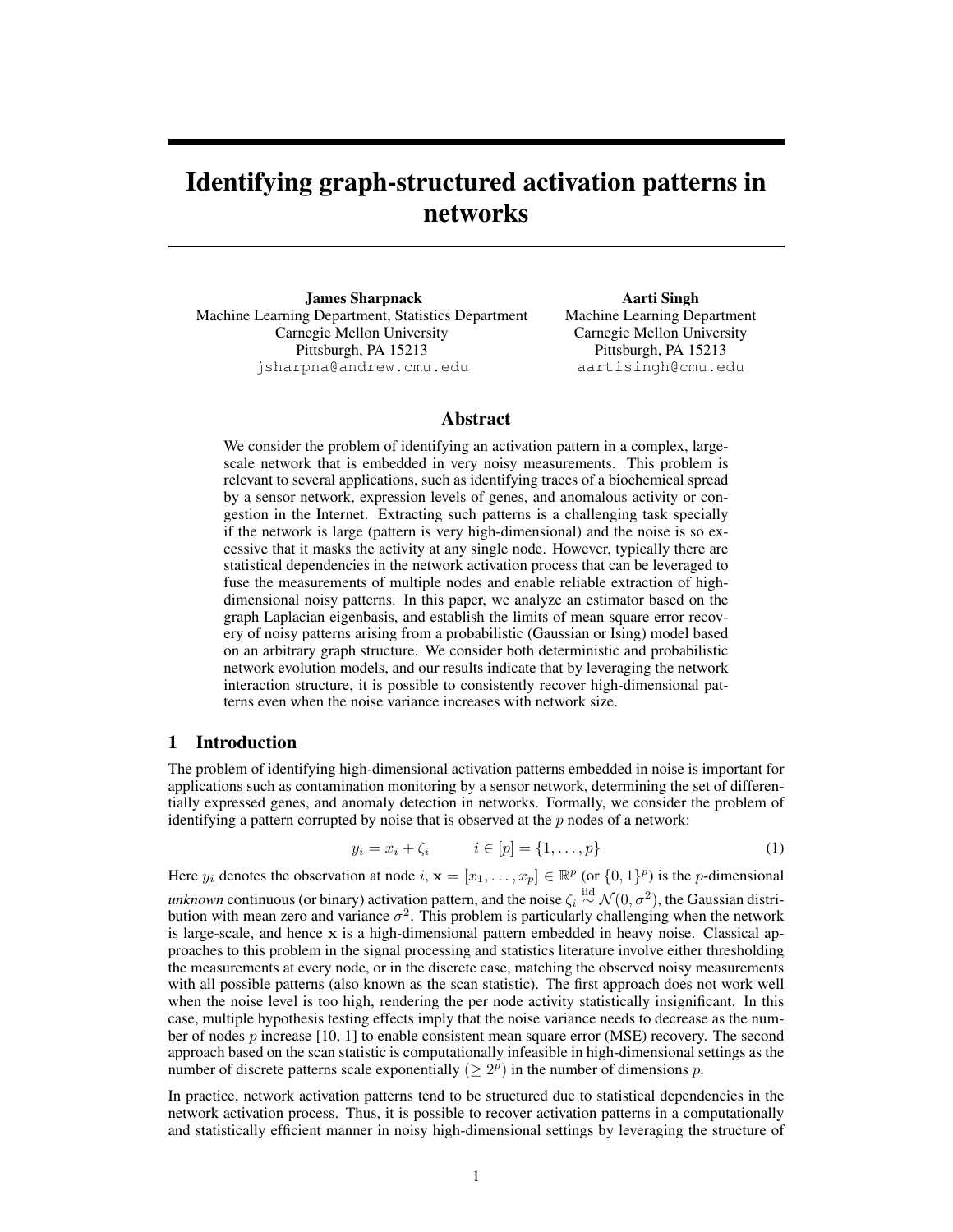

Figure 1: Threshold of noise variance below which consistent MSE recovery of network activation patterns is possible. If the activation is independent at each node, noise variance needs to decrease as network size  $p$  increases (in blue). If dependencies in the activation process are harnessed, noise variance can increase as  $p^{\gamma}$  where  $0 < \gamma < 1$  depends on network interactions (in red).

the dependencies between node measurements. In this paper, we study the limits of MSE recovery of high-dimensional, graph-structured noisy patterns. Specifically, we assume that the patterns x are generated from a probabilistic model, either Gaussian graphical model (GGM) or Ising (binary), based on a general graph structure  $G(V, E)$ , where V denotes the p vertices and E denotes the edges.

Gaussian graphical model: 
$$
p(\mathbf{x}) \propto \exp(-\mathbf{x}^T \Sigma^{-1} \mathbf{x})
$$
  
Ising model:  $p(\mathbf{x}) \propto \exp(-\sum_{(i,j) \in E} W_{ij}(x_i - x_j)^2) \propto \exp(-\mathbf{x}^T \mathbf{L} \mathbf{x})$  (2)

In the Ising model,  $L = D - W$  denotes the graph Laplacian, where W is the weighted adjacency matrix and D is the diagonal matrix of node degrees  $d_i = \sum_{j:(i,j)\in E} W_{ij}$ . In the Gaussian graphical model,  $\mathbf{L} = \Sigma^{-1}$  denotes the inverse covariance matrix whose zero entries indicate the absence of an edge between the corresponding nodes in the graph. The graphical model implies that all patterns are not equally likely to occur in the network. Patterns in which the values of nodes that are connected by an edge agree are more likely, the likelihood being determined by the weights  $W_{ij}$  of the edges. Thus, the graph structure dictates the statistical dependencies in network measurements. We assume that this graph structure is known, either because it corresponds to the physical topology of the network or it can be learnt using network measurements [18, 25].

In this paper, we are concerned with the following problem: *What is the largest amount of noise that can be tolerated, as a function of the graph and parameters of the model, while allowing for consistent reconstruction of graph-structured network activation patterns?* If the activations at network nodes are independent of each other, the noise variance  $(\sigma^2)$  must decrease with network size p to ensure consistent MSE recovery [10, 1]. We show that by exploiting the network dependencies, it is possible to consistently recover high-dimensional patterns when the noise variance is much larger (can grow with the network size  $p$ ). See Figure 1.

We characterize the learnability of graph structured patterns based on the eigenspectrum of the network. To this end, we propose using an estimator based on thresholding the projection of the network measurements onto the graph Laplacian eigenvectors. This is motivated by the fact that in the Ising model, unlike the GGM, the Bayes rule and it's risk have no known closed form. Our results indicate that the noise threshold is determined by the eigenspectrum of the Laplacian. For the GGM this procedure reduces to PCA and the noise threshold depends on the eigenvalues of the covariance matrix, as expected. We show that for simple graph structures, such as hierarchical or lattice graphs, as well as the random Erdös-Rényi graph, the noise threshold can possibly grow in the network size p. Thus, leveraging the structure of network interactions can enable extraction of high-dimensional patterns embedded in heavy noise.

This paper is organized as follows. We discuss related work in Section 2. Limits of MSE recovery for graph-structured patterns are investigated in Section 3 for the binary Ising model, and in Section 4 for the Gaussian graphical model. In Section 5, we analyze the noise threshold for some simple deterministic and random graph structures. Simulation results are presented in Section 6, and concluding discussion in Section 7. Proof sketches are included in the Appendix.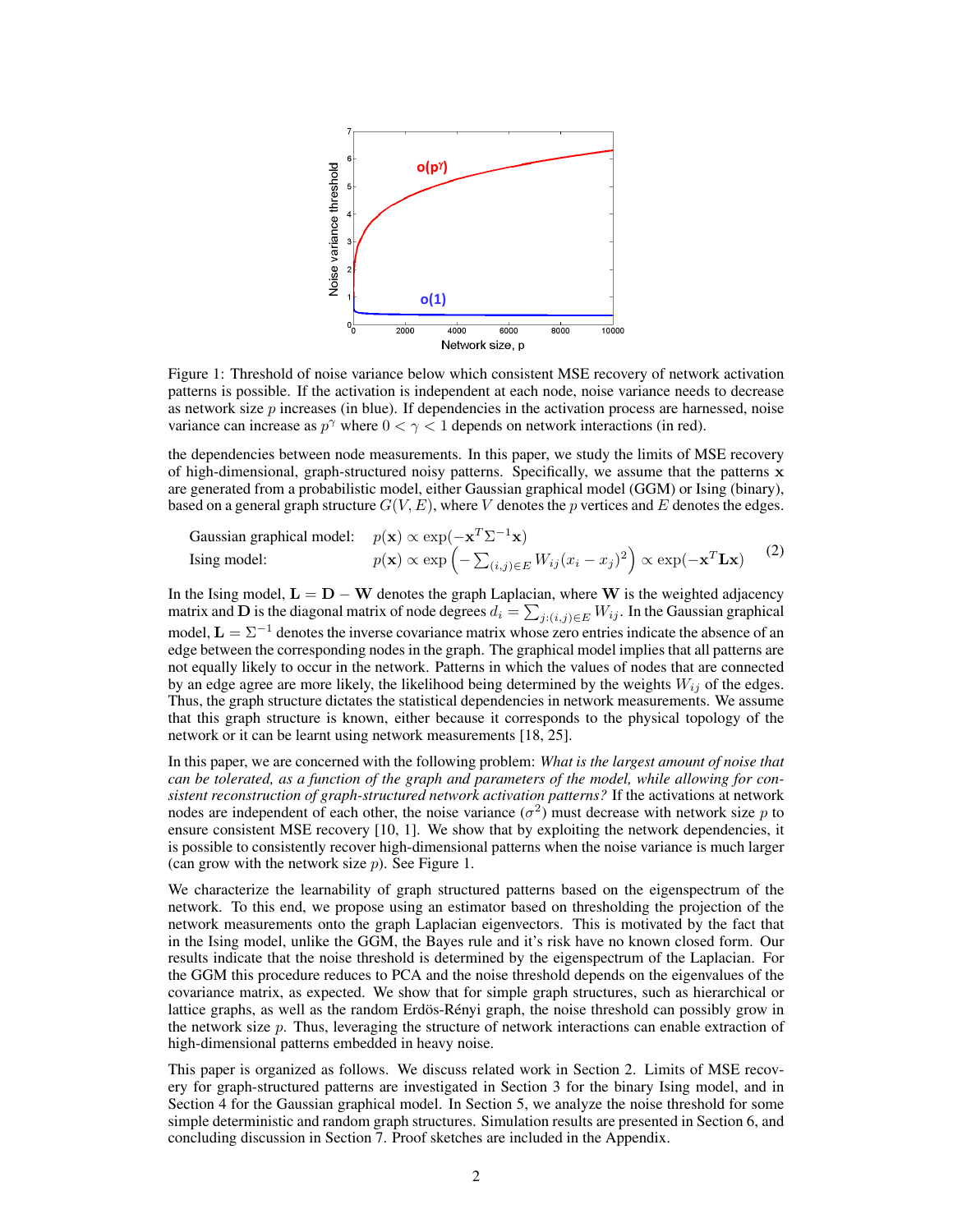# 2 Related work

Given a prior, the Bayes optimal estimators are known to be the posterior mean under MSE, the Maximum A Posterior (MAP) rule under 0/1 loss, and the posterior centroid under Hamming loss [8]. However, these estimators and their corresponding risks (expected loss) have no closed form for the Ising graphical model and are intractable to analyze. The estimator we propose based on the graph Laplacian eigenbasis is both easy to compute and analyze. Eigenbasis of the graph Laplacian has been successfully used for problems, such as clustering [20, 24], dimensionality reduction [5], and semi-supervised learning [4, 3]. The work on graph and manifold regularization [4, 3, 23, 2] is closely related and assumes that the function of interest is smooth with respect to the graph, which is essentially equivalent to assuming a graphical model prior of the form in Eq. (2). However, the use of graph Laplacian is theoretically justified mainly in the embedded setting [6, 21], where the data points are sampled from or near a low-dimensional manifold, and the graph weights are the distances between two points as measured by some kernel. To the best of our knowledge, no previous work studies the noise threshold for consistent MSE recovery of arbitrary graph-structured patterns.

There have been several attempts at constructing multi-scale basis for graphs that can efficiently represent localized activation patterns, notably diffusion wavelets [9] and treelets [17], however their approximation capabilities are not well understood. More recently, [22] and [14] independently proposed unbalanced Haar wavelets and characterized their approximation properties for tree-structured binary patterns. We argue in Section 5.1 that the unbalanced Haar wavelets are a special instance of graph Laplacian eigenbasis when the underlying graph is hierarchical. On the other hand, a lattice graph structure yields activations that are globally supported and smooth, and in this case the Laplacian eigenbasis corresponds to the Fourier transform (see Section 5.2). Thus, the graph Laplacian eigenbasis provides an efficient representation for patterns whose structure is governed by the graph.

# 3 Denoising binary graph-structured patterns

The binary Ising model is essentially a discrete version of the GGM, however, the Bayes rule and risk for the Ising model have no known closed form. For binary graph-structured patterns drawn from an Ising prior, we suggest a different estimator based on projections onto the graph Laplacian eigenbasis. Let the graph Laplacian L have spectral decomposition,  $L = U \Lambda U^T$ , and denote the first k eigenvectors (corresponding to the smallest eigenvalues) of **L** by  $U_{[k]}$ . Define the estimator

$$
\widehat{\mathbf{x}}_k = \mathbf{U}_{[k]}\mathbf{U}_{[k]}^T\mathbf{y},\tag{3}
$$

which is a hard thresholding of the projection of network measurements  $y = [y_1, \ldots, y_p]$  onto the graph Laplacian eigenbasis. The following theorem bounds the MSE of this estimator.

Theorem 1. *The Bayes MSE of the estimator in Eq. (3) for the observation model in Eq. (1), when the binary activation patterns are drawn from the Ising prior of Eq. (2) is bounded as*

$$
R_B := \frac{1}{p} \mathbb{E}[\|\widehat{\mathbf{x}}_k - \mathbf{x}\|^2] \le \min\left(1, \frac{\delta}{\lambda_{k+1}}\right) + \frac{k\sigma^2}{p} + e^{-p}
$$

*where*  $0 < \delta < 2$  *is a constant and*  $\lambda_{k+1}$  *is the*  $(k+1)$ <sup>th</sup> *smallest eigenvalue of* **L**.

Through this bias-variance decomposition, we see the eigenspectrum of the graph Laplacian determines a bound on the MSE for binary graph-structured activations. In practice,  $k$  can be chosen using FDR[1] in the eigendomain or cross-validation.

**Remark:** Consider the binarized estimator  $\hat{\mathbf{x}}_i^i = \mathbf{1}_{\hat{\mathbf{x}}_i > 1/2}, i \in [p]$ . Then the results of Theo-<br>rem 1 also provide an unper bound on the expected Hamming distance of this new estimator since rem 1 also provide an upper bound on the expected Hamming distance of this new estimator since  $\mathbb{E}[d_H(\hat{\mathbf{x}}', \mathbf{x})] = \text{MSE}(\hat{\mathbf{x}}') \le 4\text{MSE}(\hat{\mathbf{x}})$ , by the triangle inequality.

## 4 Denoising Gaussian graph-structured patterns

If the network activation patterns are generated by a Gaussian graphical model, it is easy to see that the eigenvalues of the Laplacian (inverse covariance) determine the MSE decay. Consider the GGM prior as in Eq. (2), then the posterior distribution is

$$
\mathbf{x}|\mathbf{y} \sim \mathcal{N}\left( (2\sigma^2 \mathbf{L} + \mathbf{I})^{-1} \mathbf{y}, \left(2\mathbf{L} + \sigma^{-2} \mathbf{I}\right)^{-1} \right),\tag{4}
$$

where I is the identity matrix. The posterior mean is the Bayes optimal estimator with Bayes MSE,  $\frac{1}{p}\sum_{i\in[p]}(2\lambda_i+\sigma^{-2})^{-1}$ , where  $\{\lambda_i\}_{i\in[p]}$  are the ordered eigenvalues of **L**. For the GGM, we obtain a result similar to Theorem 1 for the sake of bounding the performance of the Bayes rule.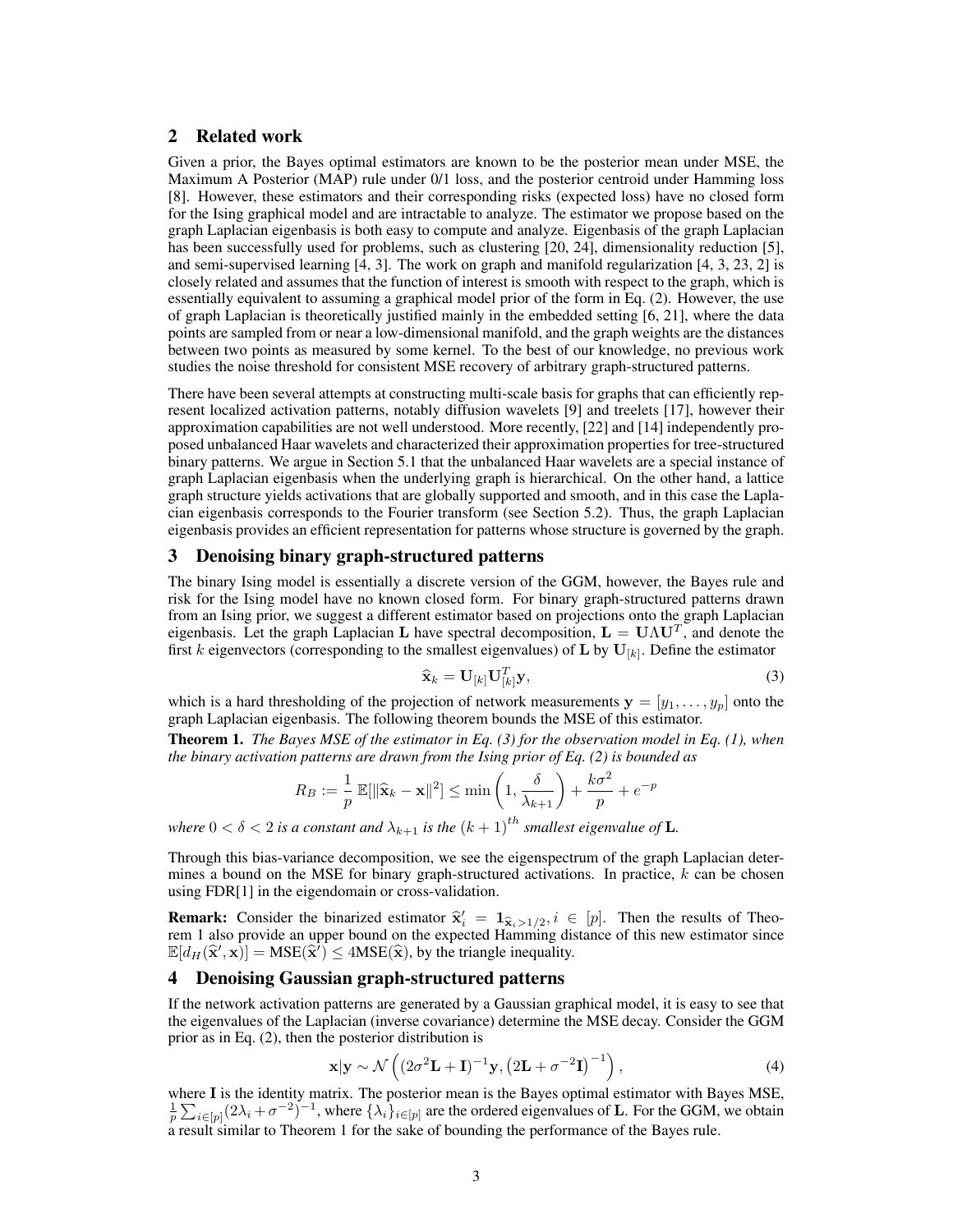

Figure 2: Weight matrices corresponding to hierarchical dependencies between node variables.

Theorem 2. *The Bayes MSE of the estimator in Eq. (3) for the observation model in Eq. (1), when the activation patterns are drawn from the Gaussian graphical model prior of Eq. (2) is bounded as*

$$
R_B:=\frac{1}{p}\mathbb{E}[\|\widehat{\mathbf{x}}_k-\mathbf{x}\|^2]=\frac{1}{p}\sum_{i=k+1}^p\frac{1}{2\lambda_i}+\frac{k\sigma^2}{p}\leq\frac{1}{2\lambda_{k+1}}+\frac{k\sigma^2}{p}
$$

Hence, the Bayes MSE for the estimator of Eq. (3) under the GGM or Ising prior is bounded above by  $2/\lambda_k + \sigma^2 k/p + e^{-p}$  which is the form used to prove Corollaries 1, 2, 3 in the next section.

## 5 Noise threshold for some simple graphs

In this section, we discuss the eigenspectrum of some simple graphs and use the MSE bounds derived in the previous section to analyze the amount of noise that can be tolerated while ensuring consistent MSE recovery of high-dimensional patterns. In all these examples, we find that the tolerable noise level scales as  $\sigma^2 = o(p^{\gamma})$ , where  $\gamma \in (0, 1)$  characterizes the strength of network interactions.

#### 5.1 Hierarchical structure

Consider that, under an appropriate permutation of rows and columns, the weight matrix W has the hierarchical block form shown in Figure 2. This corresponds to hierarchical graph structured dependencies between node variables, where  $\epsilon_{\ell} > \epsilon_{\ell+1}$  denote the strength of interactions between nodes that are in the same block at level  $\ell = 0, 1, \ldots, L$ . It is easy to see that in this case the eigenvectors u of the graph Laplacian correspond to unbalanced Haar wavelet basis (proposed in [22, 14]), i.e.  $\mathbf{u} \propto \frac{1}{|c_2|} \mathbf{1}_{c_2} - \frac{1}{|c_1|} \mathbf{1}_{c_1}$ , where  $c_1$  and  $c_2$  are groups of variables within blocks at the same level that are merged together at the next level (see [19] for the case of a full dyadic hierarchy).

Lemma 1. *For a dyadic hierarchy with* L *levels, the eigenvectors of the graph Laplacian are the standard Haar wavelet basis and there are* L + 1 *unique eigenvalues with the smallest eigenvalue*  $\lambda_0 = 0$ , and the  $\ell^{th}$  smallest unique eigenvalue ( $\ell \in [\hat{L}]$ ) is  $2^{\ell-1}$ -fold degenerate and given as

$$
\lambda_{\ell} = \sum_{i=L-\ell+1}^{L} 2^{i-1} \epsilon_i + 2^{L-\ell} \epsilon_{L-\ell+1}.
$$

Using the bound on MSE as given in Theorems 1 and 2, we can now derive the noise threshold that allows for consistent MSE recovery of high-dimensional patterns as the network size  $p \to \infty$ .

Corollary 1. *Consider a graph-structured pattern drawn from an Ising model or the GGM with weight matrix* W *of the hierarchical block form as depicted in Figure 2. If*  $\epsilon_{\ell} = 2^{-\ell(1-\beta)} \ \forall \ell \leq$  $\gamma \log_2 p+1$ *, for constants*  $\gamma, \beta \in (0,1)$ *, and*  $\epsilon_\ell = 0$  *otherwise, then the noise threshold for consistent MSE recovery*  $(R_B = o(1))$  *is* 

$$
\sigma^2 = o(p^{\gamma}).
$$

Thus, if we take advantage of the network interaction structure, it is possible to tolerate noise with variance that scales with the network size  $p$ , whereas without exploiting structure the noise variance needs to decrease with p, as discussed in the introduction. Larger  $\gamma$  implies stronger network interactions, and hence larger the noise threshold.

#### 5.2 Regular Lattice structure

Now consider the lattice graph which is constructed by placing vertices in a regular grid on a  $d$ dimensional torus and adding edges of weight 1 to adjacent points. Let  $p = n<sup>d</sup>$ . For  $d = 1$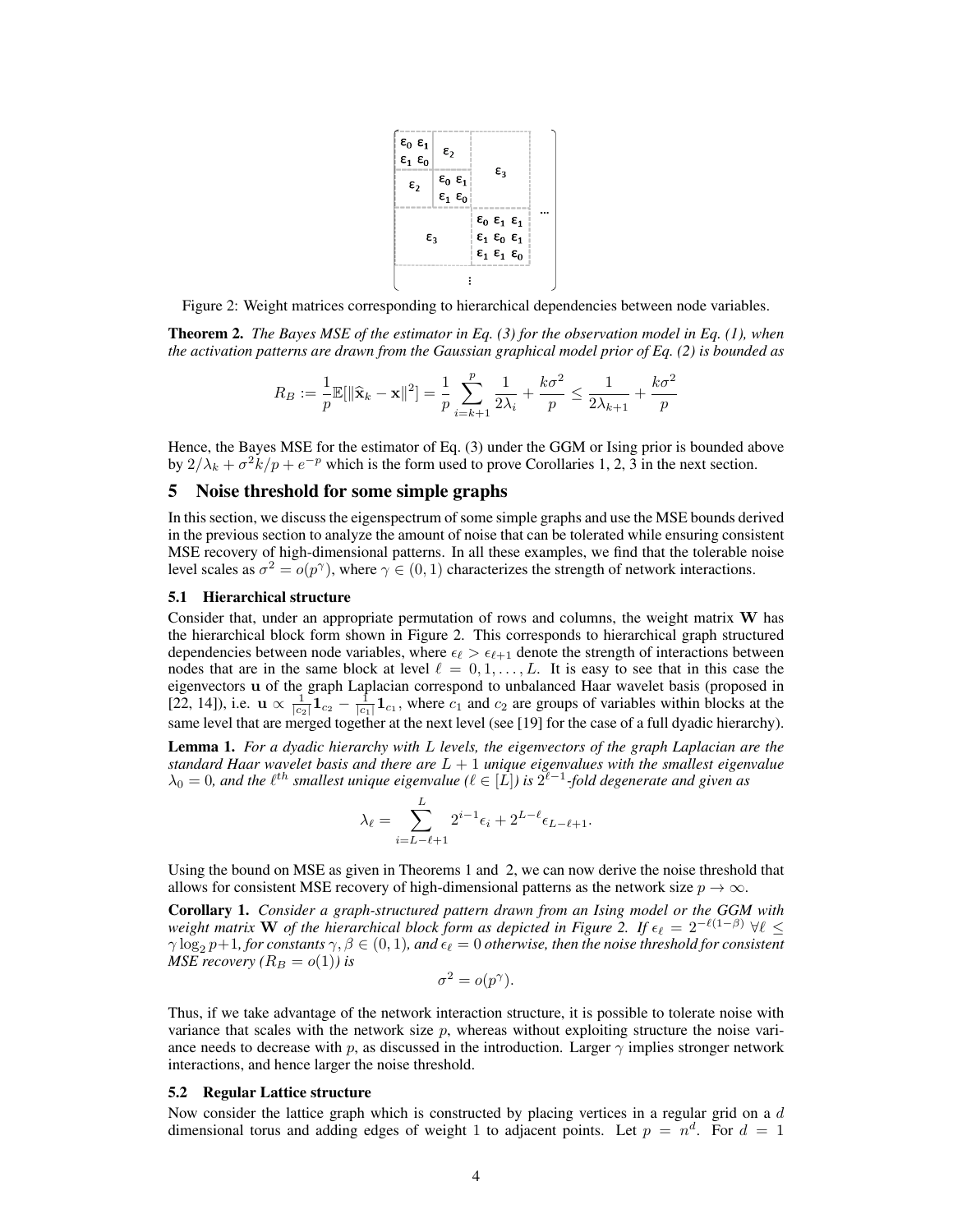this is a cycle which has a circulant weight matrix w, with eigenvalues  $\{2\cos(\frac{2\pi k}{p}) : k \in [p]\}$  and eigenvectors correspond to the discrete Fourier transform [13]. Let  $i = (i_1, ..., i_d)$ ,  $j = (j_1, ..., j_d)$  $[n]$ <sup>d</sup>. Then the weight matrix of the lattice in d dimensions is

$$
W_{i,j} = w_{i_1,j_1} \delta_{i_2,j_2} \dots \delta_{i_d,j_d} + \dots + w_{i_d,j_d} \delta_{i_1,j_1} \dots \delta_{i_{d-1},j_{d-1}}
$$
\n
$$
\tag{5}
$$

where  $\delta$  is the Kronecker delta function. This form for W and since all nodes have same degree gives us a closed form for the eigenvalues of the Laplacian, along with a concentration inequality.

Lemma 2. *Let* λ L • *be an eigenvalue of the Laplacian,* L*, of the lattice graph in* d *dimensions with*  $p = n^d$  vertices, chosen uniformly at random. Then

$$
\mathbb{P}\{\lambda_{\bullet}^{\mathbf{L}}\leq d\}\leq \exp\{-d/8\}.\tag{6}
$$

Hence, we can choose k such that  $\lambda_k^{\mathbf{L}} \geq d$  and  $k = \lceil pe^{-d/8} \rceil$ . So, the risk bound becomes  $\mathcal{O}(2/d +$  $\sigma^2 e^{-d/8} + e^{-p}$ ), and as we increase dimensions of the lattice the MSE decays linearly.

Corollary 2. *Consider a graph-structured pattern drawn from an Ising model or GGM based on a lattice graph in d dimensions with*  $p = n^d$  vertices. If n is a constant and  $d = 8\gamma \ln p$ , for some *constant*  $\gamma \in (0, 1)$ *, then the noise threshold for consistent MSE recovery* ( $R_B = o(1)$ ) is given as:

$$
\sigma^2 = o(p^{\gamma}).
$$

Again, the noise variance can increase with the network size p, and larger  $\gamma$  implies stronger network interactions as each variables interacts with more number of neighbors  $(d \text{ is larger}).$ 

#### 5.3 Erdös-Rényi random graph structure

Erdös-Rényi (ER) random graphs are generated by adding edges with weight 1 between any two vertices within the vertex set  $\tilde{V}$  (of size p) with probability  $q_p$ . It is known that the probability of edge inclusion  $(q_p)$  determines large geometric properties of the graph [11]. Real world networks are generally sparse, so we set  $q_p = p^{-(1-\gamma)}$ , where  $\gamma \in (0,1)$ . Larger  $\gamma$  implies higher probability of edge inclusion and stronger network interaction structure. Using the degree distribution [7], and a result from perturbation theory, we bound the quantiles of the eigenspectrum of L.

**Lemma 3.** Let  $\lambda_{\bullet}$  denote an eigenvalue of **L** chosen uniformly at random. Let  $\mathbb{P}_G$  be the probability *measure induced by the ER random graph and* P• *be the uniform distribution over eigenvalues conditional on the graph. Then, for any*  $\alpha_p$  *increasing in* p,

$$
\mathbb{P}_G\{\mathbb{P}_{\bullet}\{\lambda_{\bullet} \le p^{\gamma}/2 - p^{\gamma - 1}\} \ge \alpha_p p^{-\gamma}\} = \mathcal{O}(1/\alpha_p) \tag{7}
$$

Hence, we are able to set the sequence of quantiles for the eigenvalue distribution  $k_p = \lceil \alpha_p p^{1-\gamma} \rceil$ such that  $\mathbb{P}_G\{\lambda_{k_p} \leq p^{\gamma}/2 - p^{\gamma-1}\} = \mathcal{O}(1/\alpha_p)$ . So, we obtain a bound for the expected Bayes MSE (with respect to the graph)  $\mathbb{E}_G[R_B] \le \mathcal{O}(p^{-\gamma}) + \sigma^2 \mathcal{O}(\alpha_p p^{-\gamma}) + \mathcal{O}(1/\alpha_p)$ .

Corollary 3. *Consider a graph* G *drawn from an Erdos-R ¨ enyi random graph model with ´* p *vertices* and probability of edge inclusion  $q_p = p^{-(1-\gamma)}$  for some constant  $\gamma \in (0,1)$ . If the latent graph*structured pattern is drawn from an Ising model or a GGM with the Laplacian of* G*, then the noise variance that can be tolerated while ensuring consistent MSE recovery (* $R_B = o_{\mathbb{P}_G}(1)$ *) is given as:* 

$$
\sigma^2 = o(p^{\gamma}).
$$

### 6 Experiments

We simulate patterns from the Ising model defined on hierarchical, lattice and ER graphs. Since the Ising distribution admits a closed form for the distribution of one node conditional on the rest of the nodes, a Gibbs sampler can be employed. Histograms of the eigenspectrum for the hierarchical tree graph with a large depth, the lattice graph in high dimensions, and a draw from the ER graph with many nodes is shown in figures  $3(a)$ ,  $4(a)$ ,  $5(a)$  respectively. The eigenspectrum of the lattice and ER graphs illustrate the concentration of the eigenvalues about the expected degree of each node.

We use iterative eigenvalue solvers to form our estimator and choose the quantile  $k$  by minimizing the bound in Theorem 1. We compute the Bayes MSE (by taking multiple draws) of our estimator for a noisy sample of node measurements. We observe in all of the models that the eigenmap estimator is a substantial improvement over Naive (the Bayes estimator that ignores the structure).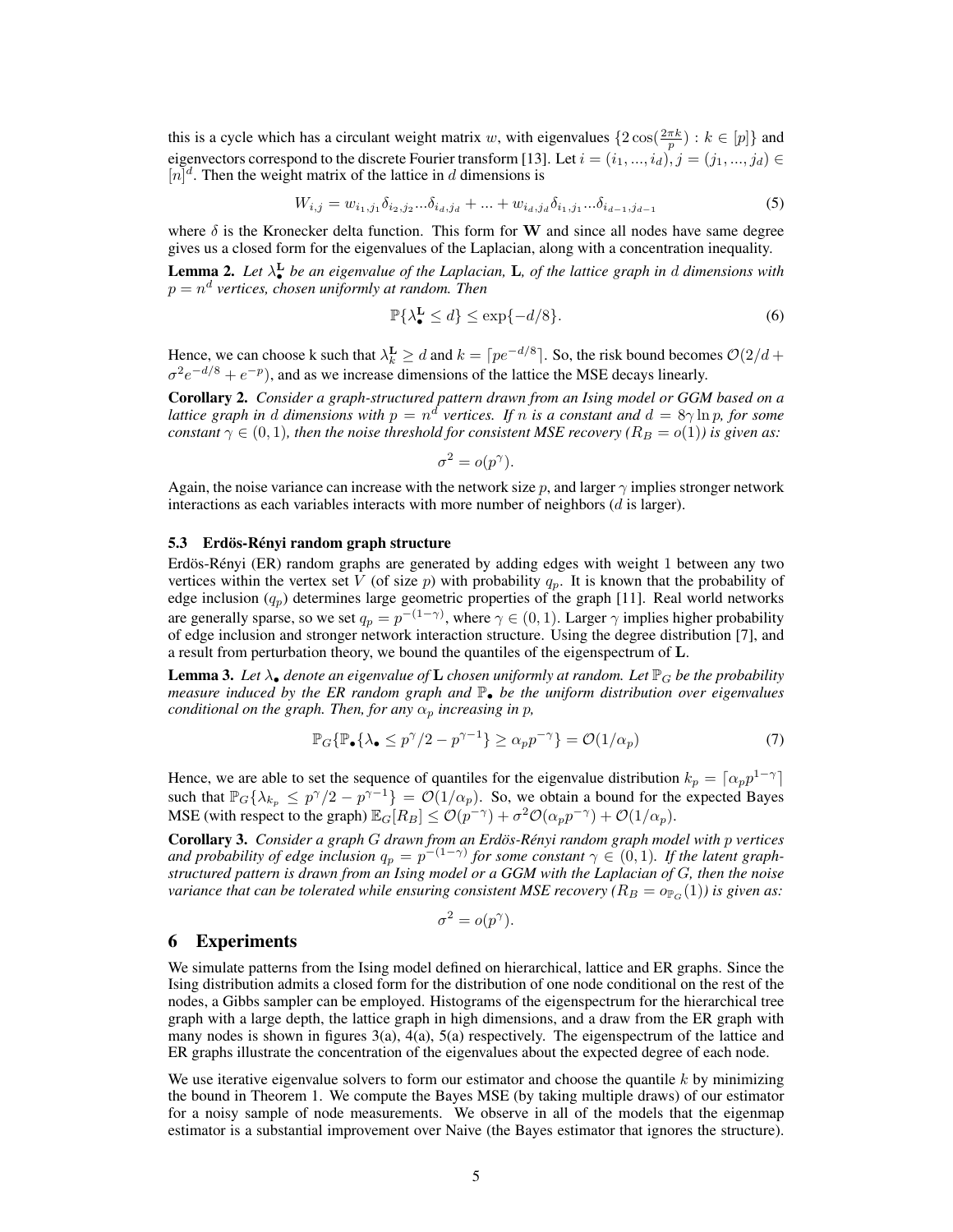

Figure 3: The eigenvalue histogram for the binary tree,  $L = 11$ ,  $\beta = .1$  (left) and the performance of various estimators (right) with  $\beta = 0.05$  and  $\sigma^2 = 4$ , both with  $\gamma = 1$ .



Figure 4: The eigenvalue histogram for the lattice with  $d = 10$  and  $p = 5^{10}$  (left) and estimator performances (right) with  $p = 3^d$  and  $\sigma^2 = 1$ . Notice that the eigenvalues concentrate around 2d.



(a) Eigenvalue Histogram for Erdös-Rényi. (b) Estimator Performance



Figure 5: The eigenvalue histogram for a draw from the ER graph with  $p = 2500$  and  $q_p = p^{-0.5}$ (left) and the estimator performances (right) with  $q_p = p^{-0.75}$  and  $\sigma^2 = 4$ . Notice that the eigenvalues are concentrated around  $p^{\gamma}$  where  $q_p = p^{-(1-\gamma)}$ .



Figure 6: The eigenvalue histogram for a draw from the Watts-Strogatz graph with  $d = 5$  and  $p = 4^5$  with 0.25 probability of rewiring (left) and estimator performances (right) with  $4^d$  vertices and  $\sigma^2 = 4$ . Notice that the eigenvalues are concentrated around 2d.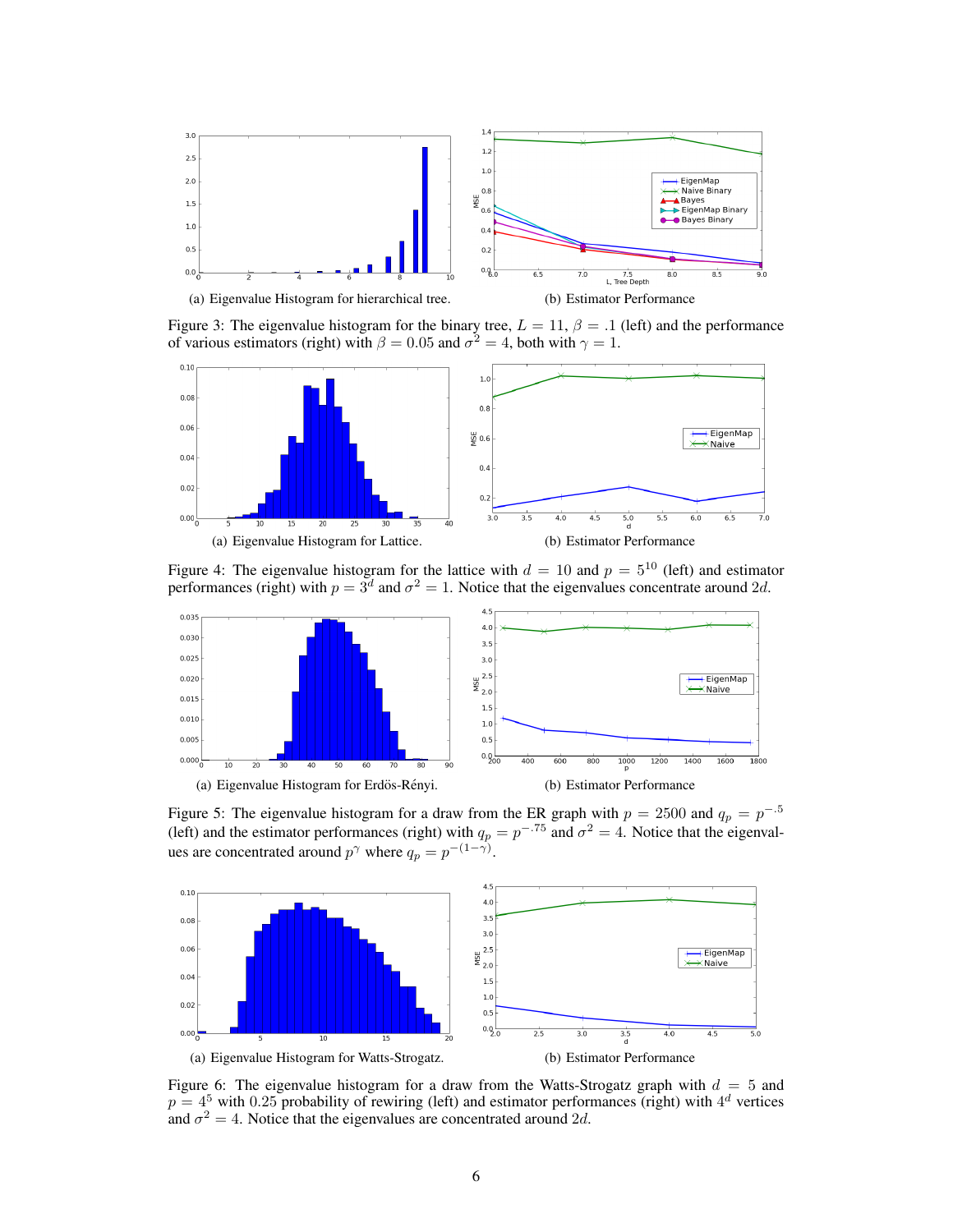See Figures 3(b), 4(b), 5(b). For the hierarchical model, we also sample from the posterior using a Gibbs sampler and estimate the posterior mean (Bayes rule under MSE). We find that the posterior mean is only a slight improvement over the eigenmap estimator (Figure 3(b)), despite it's difficulty to compute. Also, a binarized version of these estimators does not substantially change the MSE. We also simulate graphs from the Watts-Strogatz 'small world' model [26], which is known to be an appropriate model for self-organizing systems such as biological systems and human networks. The 'small world' graph is generated by forming the lattice graph described in Section 5.2, then rewiring each edge with some constant probability to another vertex uniformly at random such that loops are never created. We observe that the eigenvalues concentrate (more tightly than the lattice graph) around the expected degree  $2d$  (Figure 6(a)) and note that, like the ER model, the eigenspectrum converges to a nearly semi-circular distribution [12]. Similarly, the MSE decays in a fashion similar to the ER model (Figure 6(b)).

## 7 Discussion

In this paper, we have characterized the improvement in noise threshold, below which consistent MSE recovery of high-dimensional network activation patterns embedded in heavy noise is possible, as a function of the network size and parameters governing the statistical dependencies in the activation process. Our results indicate that by leveraging the network interaction structure, it is possible to tolerate noise with variance that increases with the size of the network whereas without exploiting dependencies in the node measurements, the noise variance needs to decrease as the network size grows to accommodate for multiple hypothesis testing effects.

While we have only considered MSE recovery, it is often possible to detect the presence of patterns in much heavier noise, even though the activation values may not be accurately recovered [16]. Establishing the noise threshold for detection, deriving upper bounds on the noise threshold, and extensions to graphical models with higher-order interaction terms are some of the directions for future work. In addition, the thresholding estimator based on the graph Laplacian eigenbasis can also be used in high-dimensional linear regression or compressed sensing framework to incorporate structure, in addition to sparsity, of the relevant variables.

## Appendix

**Proof sketch of Theorem 1:** First, we argue that whp,  $x^T L x \leq \delta p$ , where  $0 < \delta < 2$  is a constant. Let  $\Omega = {\mathbf{x} : \mathbf{x}^T \mathbf{L} \mathbf{x} \leq \delta p}$  and  $\overline{\Omega}$  denotes its complement. By Markov's inequality, for  $t > 0$ ,

$$
\mathbb{P}\{\mathbf{x}^T \mathbf{L} \mathbf{x} > C\} = \mathbb{P}\{e^{t\mathbf{x}^T \mathbf{L} \mathbf{x}} > e^{tC}\} \le e^{-tC} \mathbb{E}e^{t\mathbf{x}^T \mathbf{L} \mathbf{x}}
$$

Let  $\nu$  denote the uniform distribution over  $\{0, 1\}^p$  and  $N(L) = \int \nu(dx) e^{-\mathbf{x}^T L \mathbf{x}}$ . Then,

$$
\mathbb{E}e^{\mathbf{x}^T(t\mathbf{L})\mathbf{x}} = \int \nu(dx)N(\mathbf{L})^{-1}e^{-\mathbf{x}^T\mathbf{L}\mathbf{x}}e^{\mathbf{x}^T(t\mathbf{L})\mathbf{x}} = \frac{\int \nu(dx)e^{-\mathbf{x}^T(1-t)\mathbf{L}\mathbf{x}}}{N(\mathbf{L})} = \frac{N((1-t)\mathbf{L})}{N(\mathbf{L})} \le 2^p
$$

where the last step follows since  $N(L) = \sum_{x \in \{0,1\}^p} e^{-x^T L x}$  and  $\overline{L} \cdot \overline{I} = 0$  implying that  $1 \leq$  $N(L)$ ,  $N((1-t)L) \leq 2^p$ ,  $\forall t \in (0,1)$ . This gives us the Chernoff-type bound,

$$
\mathbb{P}(\bar{\Omega}) \le \mathbb{P}\{\mathbf{x}^T \mathbf{L} \mathbf{x} > C\} \le e^{-tC} 2^p = e^{(\log 2 - tC/p)p} \le e^{-p}
$$

by setting  $C = \delta p$  and  $\delta = \frac{1 + \log 2}{t}$ . If we choose  $t < \frac{1 + \log 2}{2}$  then  $\delta < 2$ .

Let  $\mathbf{u}_i$  denote the  $i^{th}$  eigenvector of the graph Laplacian L, then under this orthonormal basis,

$$
\mathbb{E}[\|\widehat{\mathbf{x}}_k - \mathbf{x}\|^2] \le \mathbb{E}[\sum_{i=k+1}^p \mathbf{u}_i^T \mathbf{x}^2 | \Omega] + pP(\bar{\Omega}) + k\sigma^2 \le \sup_{\mathbf{x}:\mathbf{x}^T \mathbf{L} \mathbf{x} \le \delta p} \sum_{i=k+1}^p \mathbf{u}_i^T \mathbf{x}^2 + p e^{-p} + k\sigma^2.
$$

We now establish that  $\sup_{\mathbf{x}:\mathbf{x}^T\mathbf{L}\mathbf{x}\leq\delta p} \sum_{i=k+1}^p (\mathbf{u}_i^T\mathbf{x})^2 \leq p \min(1, \delta/\lambda_{k+1})$ , and the result follows. Let  $\tilde{\mathbf{x}}_i = \mathbf{u}_{i+k}^T \mathbf{x}, i \in [p-k]$  and note that  $\mathbf{x}^T \mathbf{L} \mathbf{x} = \sum_{i=1}^p \lambda_i (\mathbf{u}_i^T \mathbf{x})^2 \ge \sum_{i=k+1}^p \lambda_i \tilde{\mathbf{x}}_i^2$ , for  $\lambda_i$  the  $i^{th}$  eigenvalue of L. Consider the primal problem,

$$
\max \sum_{j=1}^{p-k} \tilde{\mathbf{x}}_j^2 \text{ such that } \sum_{j=1}^{p-k} \lambda_j \tilde{\mathbf{x}}_j^2 \le \delta p, \ \tilde{\mathbf{x}} \in \mathbb{R}^{p-k}
$$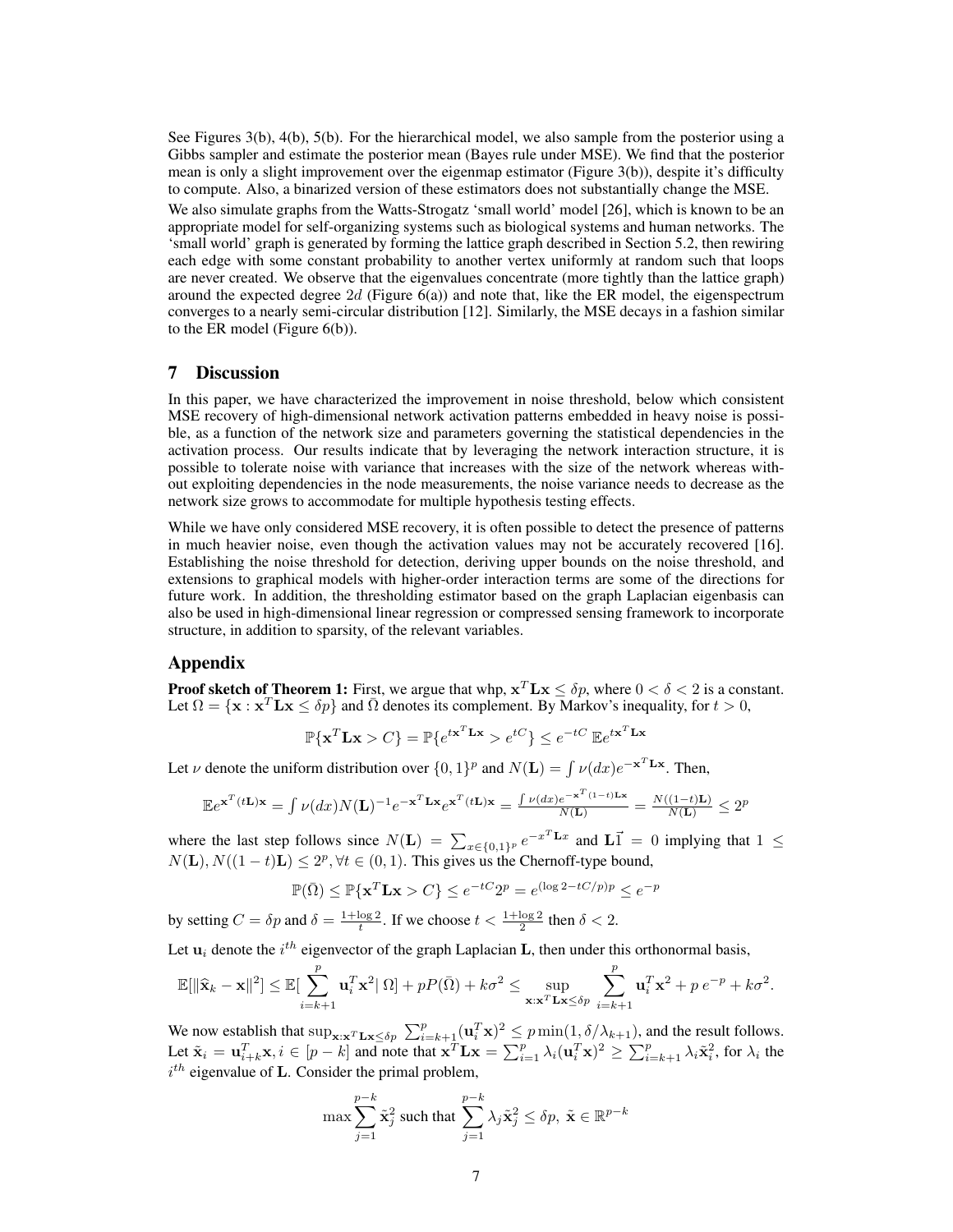Note that x contained within the ellipsoid  $x^T L x \leq \delta p$ ,  $x \in \{0, 1\}^p$  implies that  $\tilde{x}$  is feasible, so a solution to the optimization upper bounds  $\sup_{\mathbf{x}:\mathbf{x}^T\mathbf{L}\mathbf{x}\leq\delta p}$   $\sum_{i=k+1}^p (\mathbf{u}_i^T\mathbf{x})^2$ . By forming the dual problem, we find that the solution,  $x^*$ , to the primal problem attains a bound of  $||\tilde{x}||^2 \le ||\tilde{x}^*||^2 =$  $\delta p/\lambda_{k+1}$ . Also,  $||\tilde{\mathbf{x}}||^2 \leq ||\mathbf{x}||^2 \leq p$ , so we obtain the desired bound.

**Proof sketch of Theorem 2:** Under the same notation as the previous proof, notice that  $\mathbf{u}_i^T \mathbf{x} \sim$  $N(0, (2\lambda)^{-1}_i)$  independently over  $i \in [p]$ . Then  $\mathbb{E}||\tilde{\mathbf{x}}||^2 = \sum_{i=k+1}^p (2\lambda_i)^{-1}$  and, so,  $\frac{1}{p} \mathbb{E}||\hat{\mathbf{x}} - \mathbf{x}||^2 = \frac{1}{p} \mathbb{E}||\mathbf{x}||^2 + \frac{1}{p} \mathbb{E}||\mathbf{U}_{[k]} \zeta||^2 = \frac{1}{p} \sum_{i=k+1}^p (2\lambda_i)^{-1} + \sigma^2 k/p \le$ 

**Proof sketch of Corollary 1:** Let  $\ell^* = (1 - \gamma) \log_2 p$ . Since  $\epsilon_i = 2^{-i(1-\beta)} \forall i \lt L - \ell^* + 1$  and  $\epsilon_i = 0$  otherwise, we have for  $\ell \geq \ell^*$  and since  $L = \log_2 p$ ,  $\lambda_{\ell} \geq 2^{\beta(L-\ell^*)} 2^{\beta-1} = p^{\beta \gamma} 2^{\beta-1}$ , which is increasing in p. Therefore, we can pick  $k = 2^{\ell^*}$  and since  $2^{\ell^*}/p = p^{-\gamma}$ , the result follows.

**Proof sketch of Lemma 2:** If  $v_1, ..., v_d$  are a subset of the eigenvectors of w with eigenvalues  $\lambda_1, ..., \lambda_d$ , then  $W(v_1 \otimes ... \otimes v_d) = (\lambda_1 + ... + \lambda_d)(v_1 \otimes ... \otimes v_d)$  where  $\otimes$  denotes tensor product. Noting that the  $D_{ii} = 2d, \forall i \in [n]^d$  then we see that the Laplacian L has eigenvalues  $\lambda_i^L =$  $2d - \lambda_i^W = \sum_j^{[d]} (2 - \lambda_{i_j}^w)$  for all  $i \in [n]^d$ . Recall  $\lambda_k^w = 2\cos(\frac{2\pi k}{n})$  for some  $k \in [n]$ . Let i be distributed uniformly over  $[n]_d^d$ . Then  $\mathbb{E}[\lambda_{i_j}^w] = 0$ , and by Hoeffding's inequality,

$$
\mathbb{P}\{\sum_{j=1}^{u} (2 - \lambda_{i_j}^{w}) - 2d \le -t\} \le \exp\{-2t^2/16d\}
$$

So, using  $t = d$  we get that  $\mathbb{P}\left\{\sum_{j=1}^d (2 - \lambda_{i_j}^w) \le d\right\} \le \exp\left\{\frac{-d}{8}\right\}$  and the result follows.

**Proof of Lemma 3:** We introduce a random variable  $\bullet$  that is uniform over [p]. Note that, conditioned on this random variable,  $d_{\bullet} \sim \text{Binomial}(p-1, q_p)$  and  $\text{Var}(d_{\bullet}) \leq pq_p$ . We decompose the Laplacian,  $\mathbf{L} = \mathbf{D} - \mathbf{W} = (d\mathbf{I} - \mathbf{W}) + (\mathbf{D} - d\mathbf{I})$ , into the expected degree of each vertex  $(\bar{d} = (p-1)q_p)$ , W and the deviations from the expected degree and use the following lemma.

**Lemma 4** (Wielandt-Hoffman Theorem). *[15, 27] Suppose*  $A = B+C$  *are symmetric*  $p \times p$  *matrices* and denote the ordered eigenvalues  $b_y \{ \lambda_i^A, \lambda_i^B \}_{i=1}^p$ . If  $||.||_F$  denotes the Frobenius norm,<br>  $\sum (\lambda_i^A - \lambda_i^B)^2 \leq ||C||_F^2$ 

$$
\sum_{i=1}^{N} (\lambda_i^A - \lambda_i^B)^2 \le ||C||_F^2
$$
\n(8)

Notice that  $\mathbb{E}_G ||\mathbf{D} - \bar{d}\mathbf{I}||_F^2/p = \text{Var}(d_{\bullet})$  and so  $\mathbb{E}_G ||\lambda^{\bar{d}\mathbf{I} - \mathbf{W}} - \lambda^L ||^2/p \leq pq_p = p^{\gamma}$  (*i*). Also, it is known that for  $\gamma \in (0,1)$  the eigenvalues converge to a semicircular distribution[12] such that  $\mathbb{P}_G\{\vert \lambda_{\bullet}^W\vert \leq 2\sqrt{pq_p(1-q_p)}\} \to 1$ . Since  $2\sqrt{pq_p(1-q_p)} \leq 2p^{\gamma/2}$ , we have  $\mathbb{E}_G[(\lambda_{\bullet}^W)^2] \leq 4p^{\gamma}$ for large enough  $p(ii)$ . Using triangle inequality,

$$
\mathbb{E}_G[(\lambda_{\bullet}^L - (p-1)q_p)^2] \le \mathbb{E}_G[(\lambda_{\bullet}^L - ((p-1)q_p - \lambda_{\bullet}^W))^2] + \mathbb{E}_G[(\lambda_{\bullet}^W)^2] \le 5p^{\gamma},\tag{9}
$$

where the last step follows using *(i)*, *(ii)* and  $\lambda_i^{\bar{dI}-W} = (p-1)q_p - \lambda_i^W$ . By Markov's inequality,  $\mathbb{P}_G\{\mathbb{P}_\bullet\{\lambda_\bullet^L\leq \frac{p^\gamma}{2}-p^{\gamma-1}\}\geq \alpha_p p^{-\gamma}\}\leq \frac{p^\gamma}{\alpha}\mathbb{E}_G[\mathbb{P}_\bullet\{\lambda_\bullet^L\leq \frac{p^\gamma}{2}-p^{\gamma-1}\}]$  (10)

$$
\mathbb{P}_G\{\mathbb{P}_{\bullet}\{\lambda_{\bullet}^L \leq \frac{F}{2} - p^{\gamma - 1}\} \geq \alpha_p p^{-\gamma}\} \leq \frac{F}{\alpha_p} \mathbb{E}_G[\mathbb{P}_{\bullet}\{\lambda_{\bullet}^L \leq \frac{F}{2} - p^{\gamma - 1}\}]
$$
(10)

for any  $\alpha_p$  which is an increasing positive function in p. We now analyze the right hand side.

$$
\mathbb{P}_{\bullet}\{|\lambda_{\bullet}^{L} - (p-1)q_{p}| \geq \epsilon\} \leq \epsilon^{-2} \mathbb{E}_{\bullet}[(\lambda_{\bullet}^{L} - (p-1)q_{p})^{2}]
$$
  
Note that 
$$
\mathbb{P}_{\bullet}\{\lambda_{\bullet}^{L} \leq pq_{p} - q_{p} - \epsilon\} \leq \mathbb{P}_{\bullet}\{|\lambda_{\bullet}^{L} - (p-1)q_{p}| \geq \epsilon\} \text{ and setting } \epsilon = pq_{p}/2 = p^{\gamma}/2,
$$

$$
\mathbb{P}_{\bullet}\{\lambda_{\bullet}^{L} \leq p^{\gamma}/2 - p^{\gamma-1}\} \leq 4p^{-2\gamma} \mathbb{E}_{\bullet}[(\lambda_{\bullet}^{L} - (p-1)q_{p})^{2}].
$$

Hence, we are able to complete the lemma, such that for p large enough, using Eqs. (10) and (9)

$$
\mathbb{P}_G\{\mathbb{P}_{\bullet}\{\lambda_{\bullet}^L \leq \frac{p^{\gamma}}{2} - p^{\gamma - 1}\} \geq \alpha_p p^{-\gamma}\} \leq \frac{4}{\alpha_p p^{\gamma}} \mathbb{E}_G[\mathbb{E}_{\bullet}[(\lambda_{\bullet}^L - (p-1)q_p)^2]] \leq \frac{20}{\alpha_p}.
$$
 (11)

Proof sketch of Corollary 3: By lemma 3 and appropriately specifying the quantiles,

$$
\mathbb{E}_{G}R_{B} \leq \mathbb{E}_{G}\left[\frac{2}{\lambda_{k_{p}}} + \sigma^{2}\frac{k_{p}}{p} + e^{-p}\right] \leq \left(\frac{2}{p^{\gamma}/2 - p^{\gamma - 1}} + \sigma^{2}\mathcal{O}(\alpha_{p}p^{-\gamma}) + e^{-p}\right) + \mathcal{O}(\frac{1}{\alpha_{p}}) \tag{12}
$$

Note that we have the freedom to choose  $\alpha_p = \sqrt{p^{\gamma}/\sigma^2}$  making  $\sigma^2 \mathcal{O}(\alpha_p p^{-\gamma}) = \mathcal{O}(\sqrt{\sigma^2/p^{\gamma}}) =$  $o(1)$  and  $\mathcal{O}(1/\alpha_p) = o(1)$  if  $\sigma^2 = o(p^{\gamma}).$